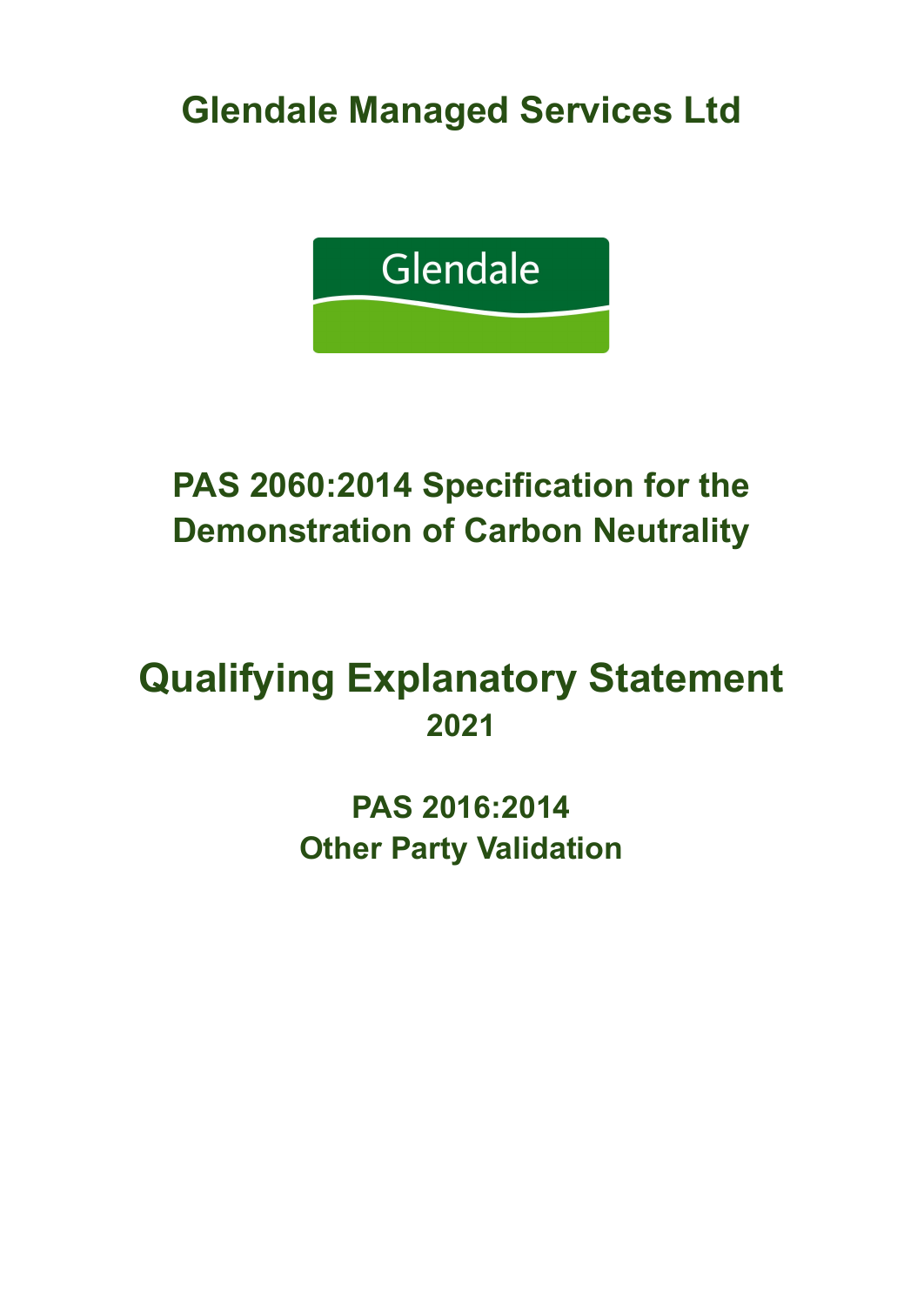## **Contents**

| Introduction:                                              | $\overline{2}$ |
|------------------------------------------------------------|----------------|
| Section 2: Declaration of Achievement of Carbon Neutrality | 4              |
| Section 3: Declaration of Commitment to Carbon Neutrality  | 5              |
| Section 4: Greenhouse Gas (GHG) Emissions Report           | 6              |
| <b>Section 5: Carbon Footprint Management Plan</b>         | 10             |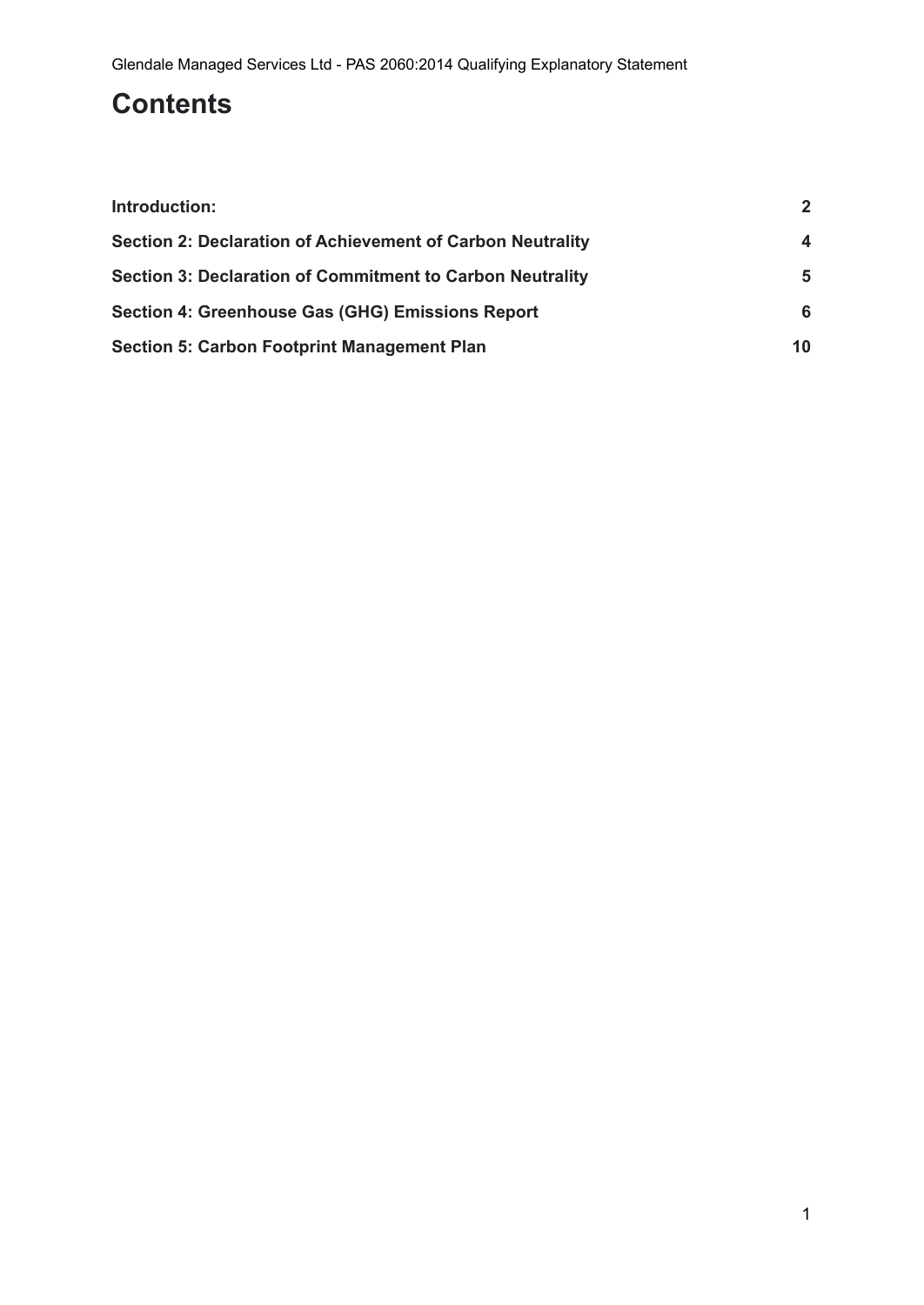Glendale Managed Services Ltd - PAS 2060:2014 Qualifying Explanatory Statement

#### <span id="page-2-0"></span>**Introduction**

This document forms the Qualifying Explanatory Statement that demonstrates Glendale Managed Services Ltd's achievement of carbon neutrality for the period, which includes evidence substantiating the declaration under PAS 2060:2014, Other party validation.

| PAS 2060 Requirement                                                                       | Information as it relates to Glendale                                                                                                                                                                                                                                                                                                                                                                                      |
|--------------------------------------------------------------------------------------------|----------------------------------------------------------------------------------------------------------------------------------------------------------------------------------------------------------------------------------------------------------------------------------------------------------------------------------------------------------------------------------------------------------------------------|
| Entity making PAS 2060 declaration:                                                        | Glendale Managed Services Ltd (including<br>its subsidiaries Glendale Countryside Ltd<br>and Glendale Grounds Management Ltd)<br>hereafter referred to as Glendale.                                                                                                                                                                                                                                                        |
| Subject of PAS 2060 declaration:                                                           | Glendale's sites and operations including<br>Head Office, operational depots and<br>operational activities for which Glendale has<br>control of fuel and energy consumption, as<br>well as business travel (including company<br>cars, commercial vans/trucks and business<br>travel in privately owned cars)                                                                                                              |
| Description of Subject:                                                                    | Glendale is a privately owned Grounds<br>maintenance company which offers an<br>all-encompassing green space<br>management service at a national and local<br>level.                                                                                                                                                                                                                                                       |
| Rationale for selection of the subject:                                                    | The scope and subject of this PAS2060 QES<br>includes all emissions based on the<br>operational control principle defined in the<br>WBCSD/WRI GHG Protocol - A Corporate<br>Accounting and Reporting Standard (Revised<br>Edition, March 2004). Glendale has<br>measured the footprint for the entire<br>organisation, to develop company wide,<br>effective reduction objectives and to<br>establish a credible baseline. |
| Type of conformity assessment                                                              | <b>Other Party Validation</b>                                                                                                                                                                                                                                                                                                                                                                                              |
| Baseline date for PAS 2060 programme:                                                      | 1st January 2021 - 31st December 2021 <sup>1</sup>                                                                                                                                                                                                                                                                                                                                                                         |
| Achievement period                                                                         | 1st January 2021 - 31st December 2021                                                                                                                                                                                                                                                                                                                                                                                      |
| Commitment period                                                                          | 1 <sup>st</sup> January 2022 - 31 <sup>st</sup> December 2022                                                                                                                                                                                                                                                                                                                                                              |
| Individuals responsible for evaluation and<br>provision of data necessary for declaration: | Rebecca Jackson - Purchasing Manager<br>Stuart Darbyshire - Commercial Director<br>Nicholas Darwell - Systems Development<br>Manager                                                                                                                                                                                                                                                                                       |

<sup>1</sup> Base year chosen as an accurate representation of the company's normal carbon footprint - 2020 was irregular due to global pandemic, we feel that 2021 is a more accurate representation of our business.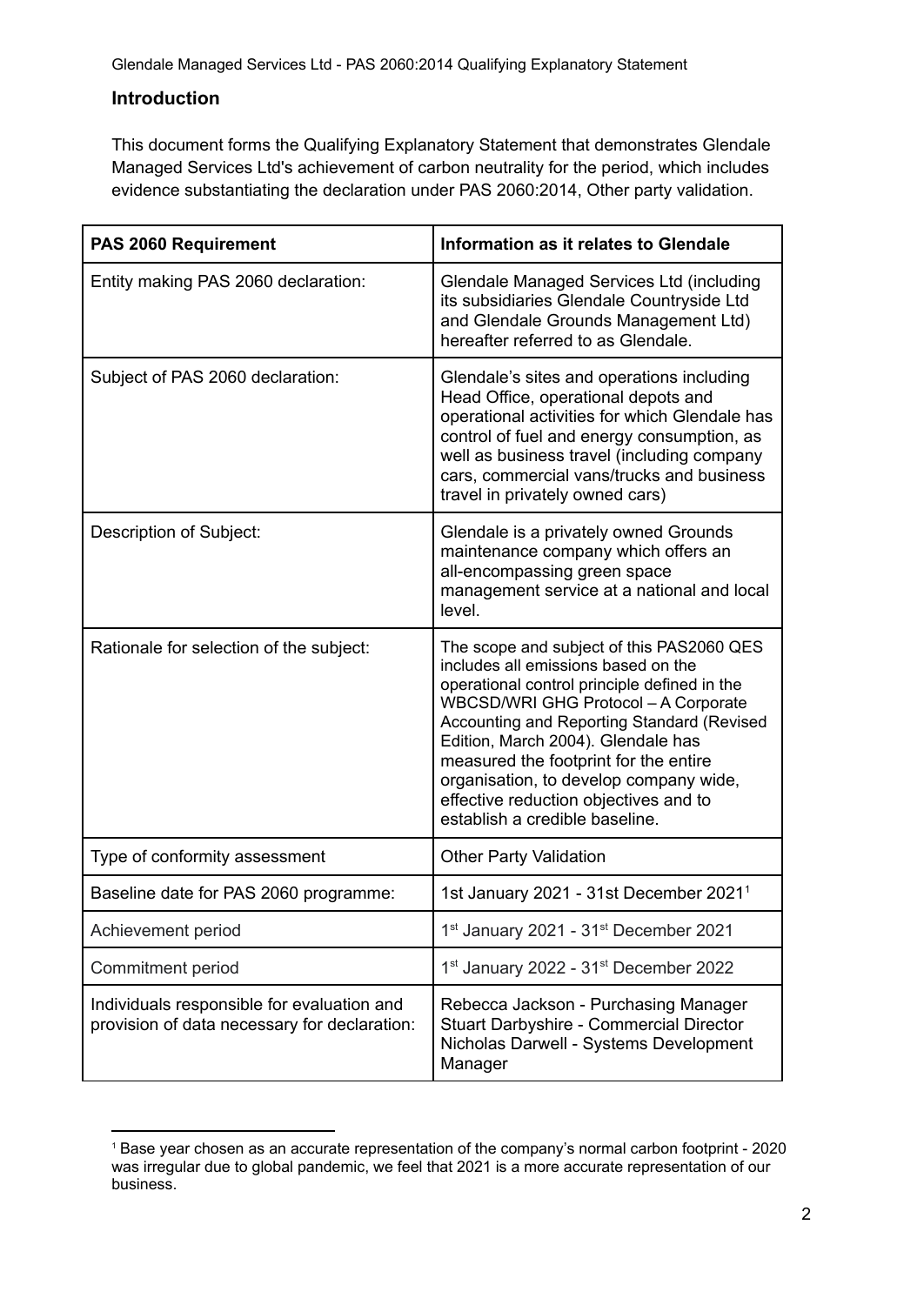#### Glendale Managed Services Ltd - PAS 2060:2014 Qualifying Explanatory Statement

This Qualifying Explanatory Statement contains information pertaining to the subject's carbon neutrality. Any and all information herein is believed to be correct at the time of issue. Should any information come to light that would affect the validity of the statements herein, this document will be updated to accurately reflect the current status of any carbon neutral statement made by Glendale.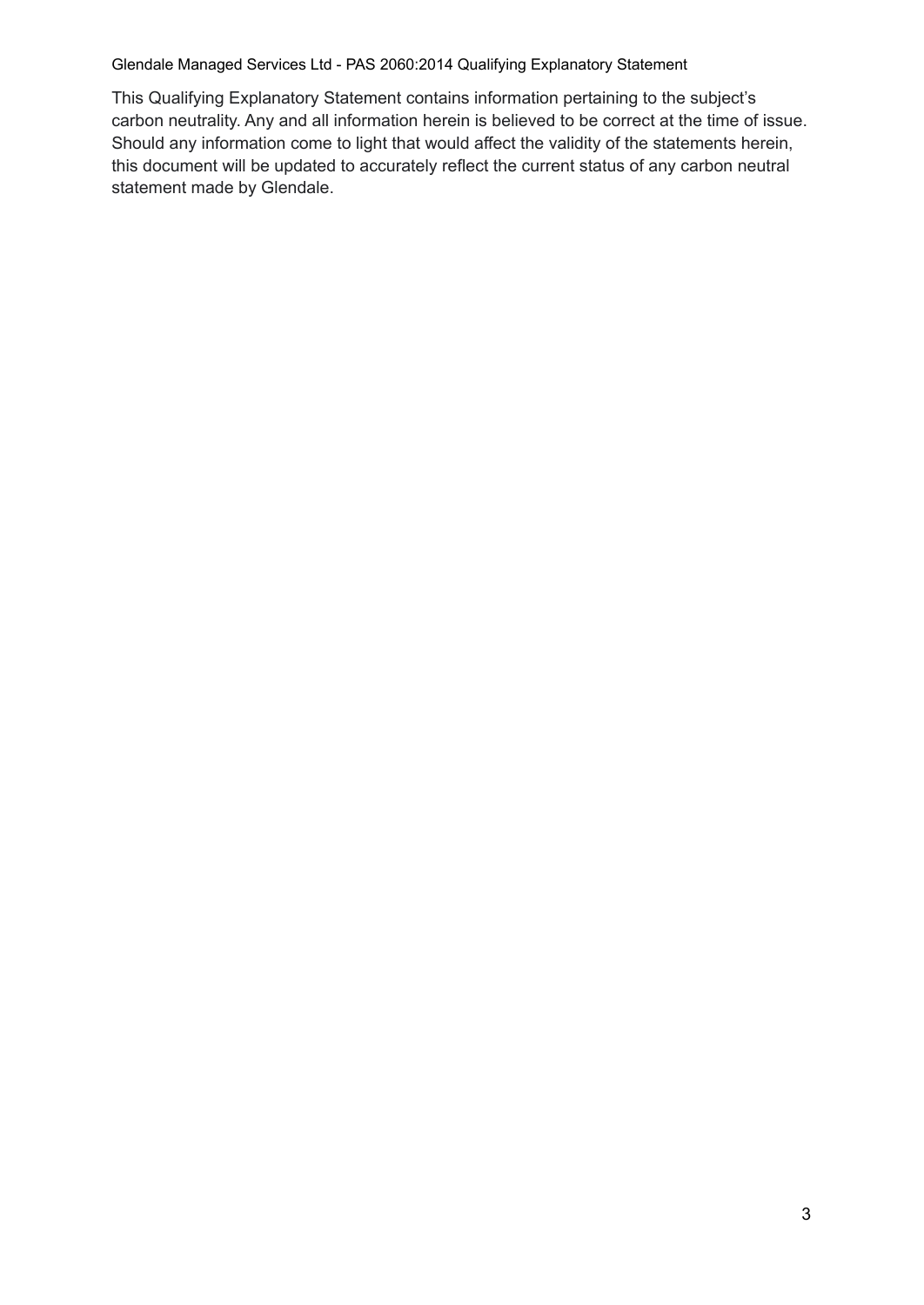## <span id="page-4-0"></span>**Section 2: Declaration of Achievement of Carbon Neutrality**

| PAS 2060 Requirement                                                                        | <b>Glendale Response</b>                                                                                                                                                                                                                                |
|---------------------------------------------------------------------------------------------|---------------------------------------------------------------------------------------------------------------------------------------------------------------------------------------------------------------------------------------------------------|
| Declaration of achievement:                                                                 | Carbon Neutrality of Glendale Managed Services<br>Ltd was achieved in accordance with PAS 2060 at<br>12 April 2022 for the period 1st January 2021 to<br>31st December 2021. This was validated by Be<br>Sustainable Limited on 13 April 2022 declared. |
| Recorded carbon footprint of the subject<br>during the period stated above                  | 4,438 tCO <sub>2e</sub>                                                                                                                                                                                                                                 |
| Which PAS 2060 recognised methodology<br>has been followed to achieve Carbon<br>neutrality? | WBCSD/WRI GHG Protocol - A Corporate<br>Accounting and Reporting Standard (Revised<br>Edition, March 2004).                                                                                                                                             |
| Carbon footprint reduction target for period                                                | N/A - First application and validation                                                                                                                                                                                                                  |
| Location of GHG emissions report<br>supporting this claim:                                  | Section 4                                                                                                                                                                                                                                               |
| Location of the Carbon Footprint<br>Management Plan:                                        | Section 5                                                                                                                                                                                                                                               |
| Location of the details describing the<br>carbon offsets:                                   | Section 5                                                                                                                                                                                                                                               |
| Location of the details describing internal<br>reductions achieved                          | N/A - First application and validation                                                                                                                                                                                                                  |
| <b>Name of Senior Representative</b>                                                        | <b>Alex Paterson</b><br><b>Managing Director</b>                                                                                                                                                                                                        |
| <b>Senior Representative Signature:</b>                                                     | 12 April 2022                                                                                                                                                                                                                                           |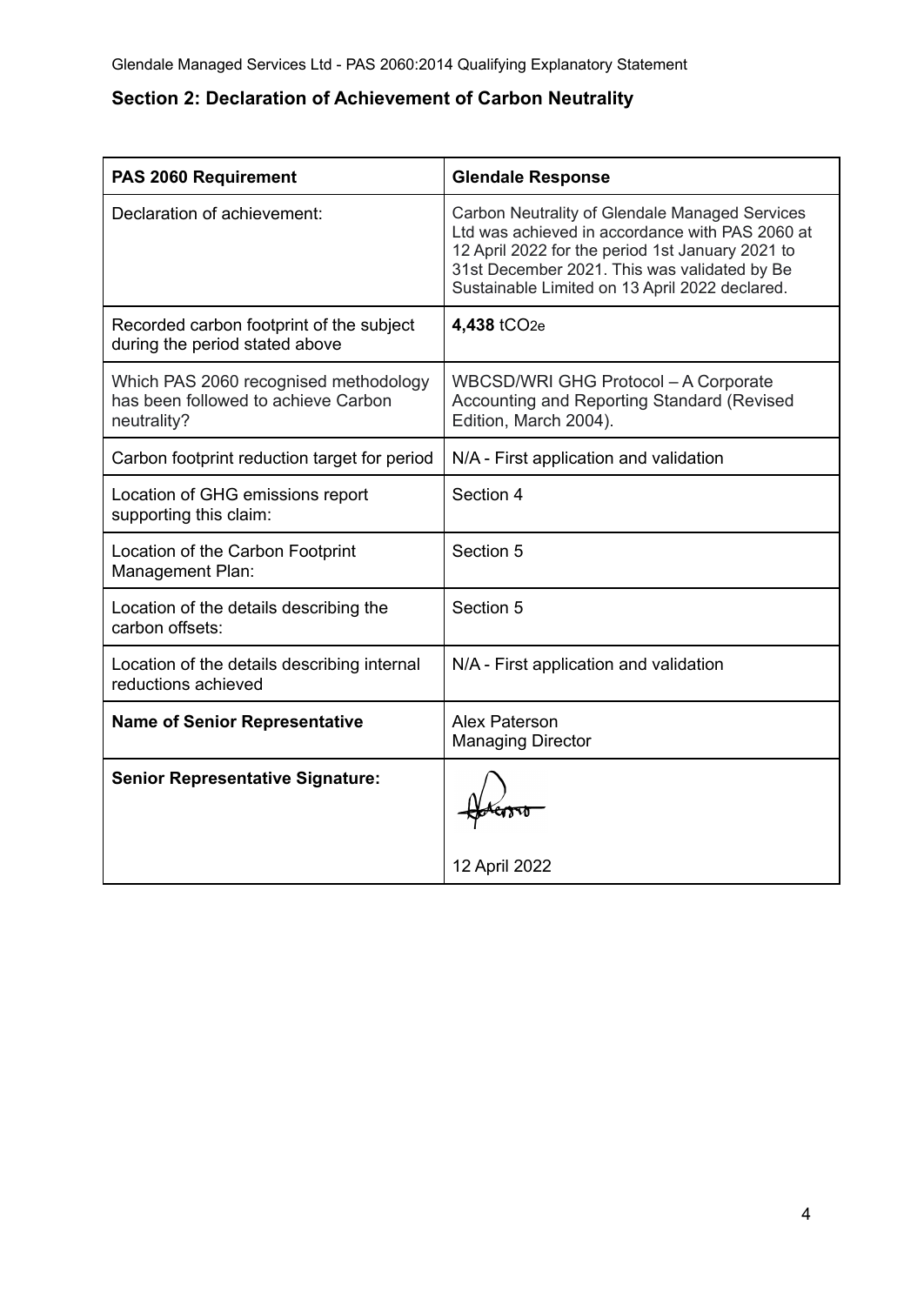| PAS 2060 Requirement                                                                                                    | <b>Glendale Response</b>                                                                                           |
|-------------------------------------------------------------------------------------------------------------------------|--------------------------------------------------------------------------------------------------------------------|
| Period during which the entity commits to<br>maintaining carbon neutrality of the subject                               | $1st$ January 2022 – 31 $st$ December 2022                                                                         |
| Chosen method, as recognised by PAS<br>2060, to be followed to achieve Carbon<br>neutrality                             | <b>WBCSD/WRI GHG Protocol - A Corporate</b><br>Accounting and Reporting Standard<br>(Revised Edition, March 2004). |
| Prior commitment to carbon neutrality made<br>by entity                                                                 | N/A, First application period.                                                                                     |
| Carbon footprint of the subject for historic<br>reductions period (immediately prior to the<br>start of the commitment) | 4,438 tCO <sub>2e</sub>                                                                                            |
| Location of GHG emissions report<br>supporting this claim                                                               | Section 4                                                                                                          |
| Location of the Carbon Footprint<br>Management Plan                                                                     | Section 5                                                                                                          |
| <b>Name of Senior Representative</b>                                                                                    | Alex Paterson<br><b>Managing Director</b>                                                                          |
| <b>Senior Representative Signature:</b>                                                                                 | 12 April 2022                                                                                                      |

### <span id="page-5-0"></span>**Section 3: Declaration of Commitment to Carbon Neutrality**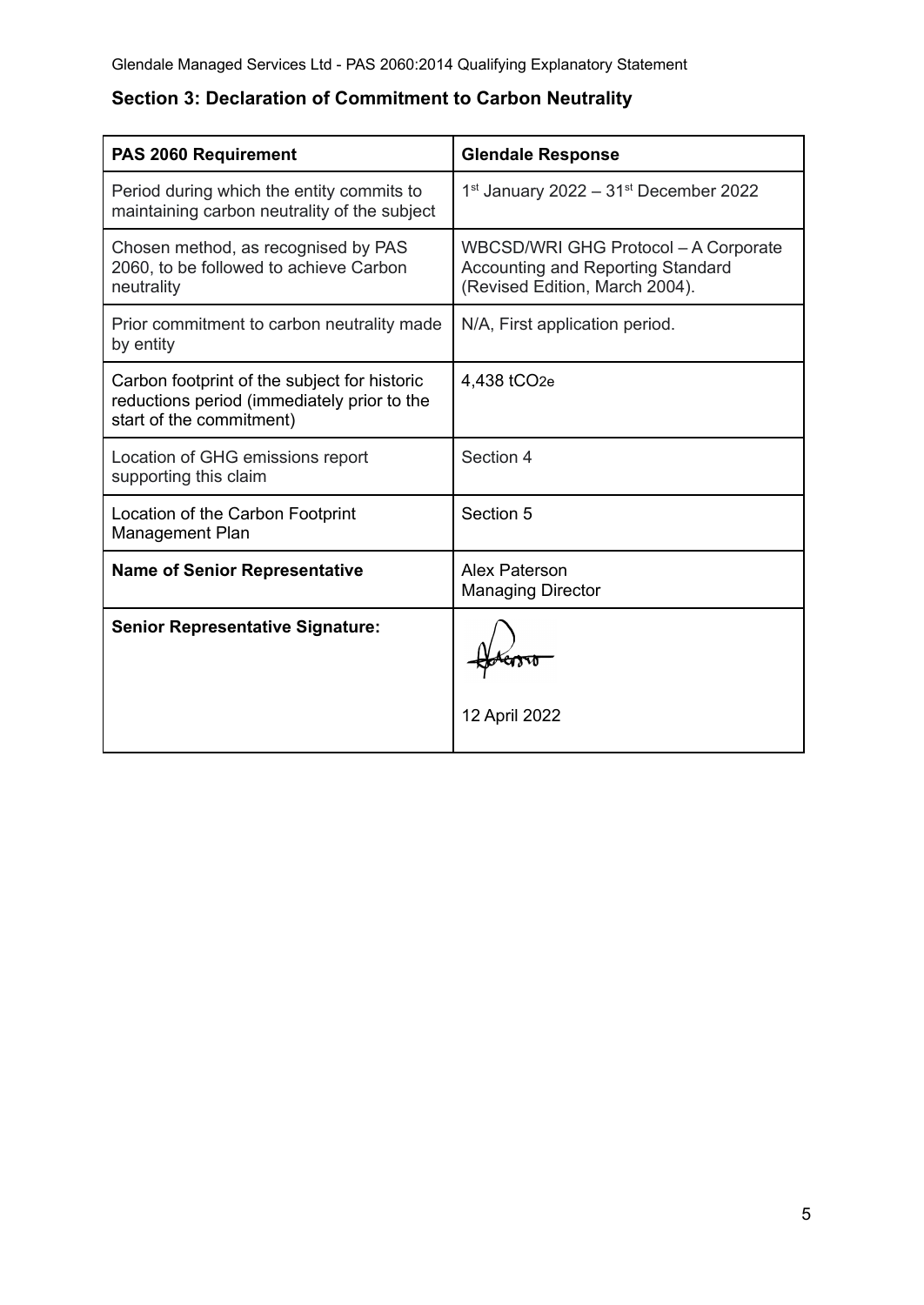#### <span id="page-6-0"></span>**Section 4: Greenhouse Gas (GHG) Emissions Report**

Guidance: PAS 2060 requires every individual/organisation to provide an appropriate carbon footprint breakdown by scope in their Qualifying Explanatory Statement (QES). This scope has been calculated in accordance with the Greenhouse Gas Protocol guidelines. The organisational footprint breakdown covers 100% of Glendale's scope 1 and 2 emissions. Scope 2 emissions are calculated using the location based methodology. Scope 3 emissions are also included, where feasible. If excluded, an explanation is provided below. The relevant conversion factors applied are taken from the DEFRA/BEIS UK Government GHG Factors for Company Reporting (June 2021).

| <b>Emission Scope</b> | <b>Description</b>                                                                                                                                                                         | 2021 Emissions (tCO2e) |
|-----------------------|--------------------------------------------------------------------------------------------------------------------------------------------------------------------------------------------|------------------------|
| Scope 1 (mandatory):  | Direct emissions from company cars,<br>vans and fuel combustion (gas and site<br>diesel)                                                                                                   | 3419.18                |
| Scope 2 (mandatory):  | Indirect emissions from consumption of<br>electricity                                                                                                                                      | 122.55                 |
| Scope 3 (optional):   | Other indirect emissions from business<br>travel including transmission &<br>distribution losses (from scope 2<br>electricity consumption) and WTT<br>emissions from fuels and electricity | 896.11                 |
| Total                 |                                                                                                                                                                                            | 4437.83                |

#### **Baseline Year 2021**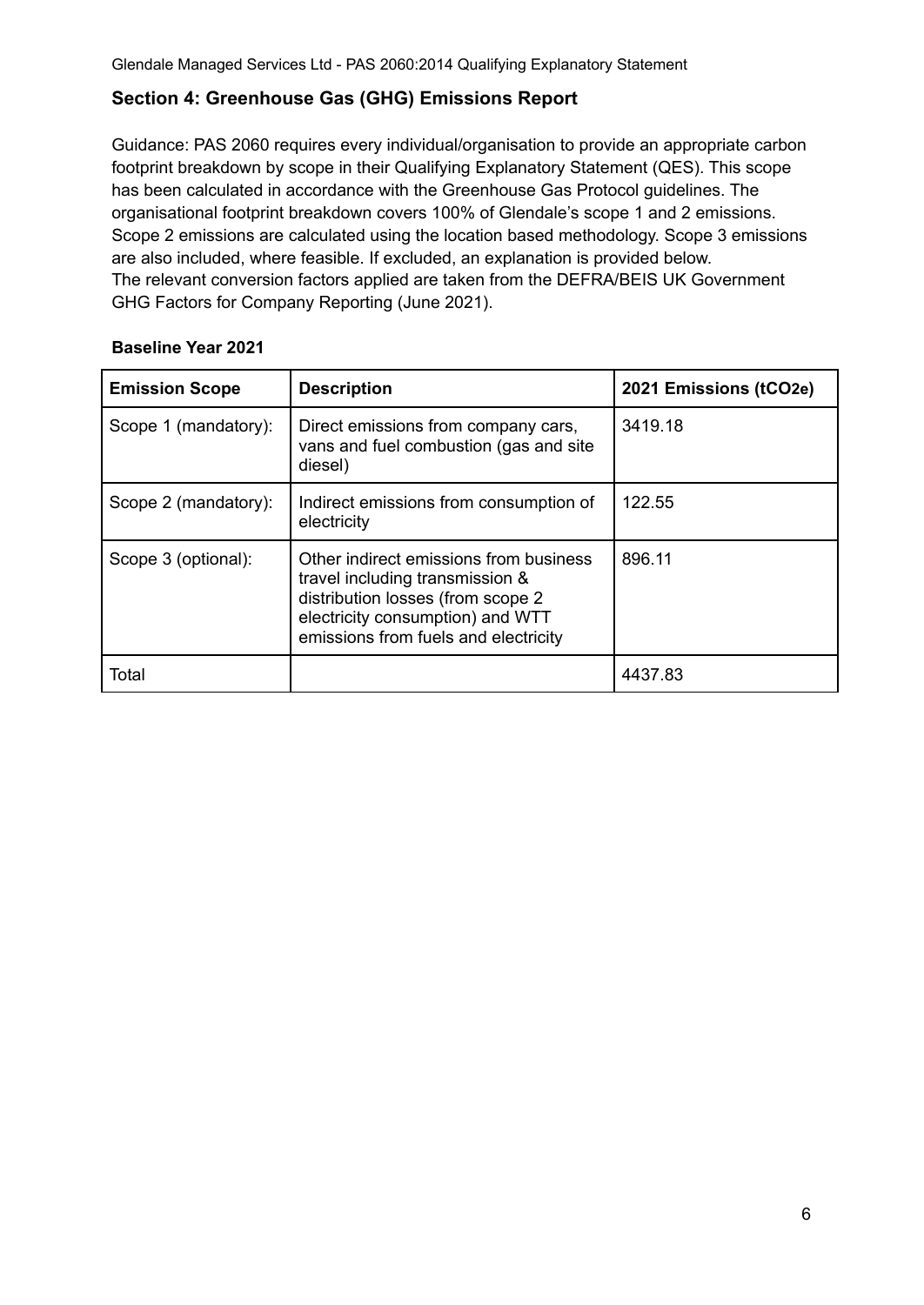#### **Pie chart – GHG Emissions by Scope (Yr 2021)**



## Emissions by Fuel Type (all scopes)

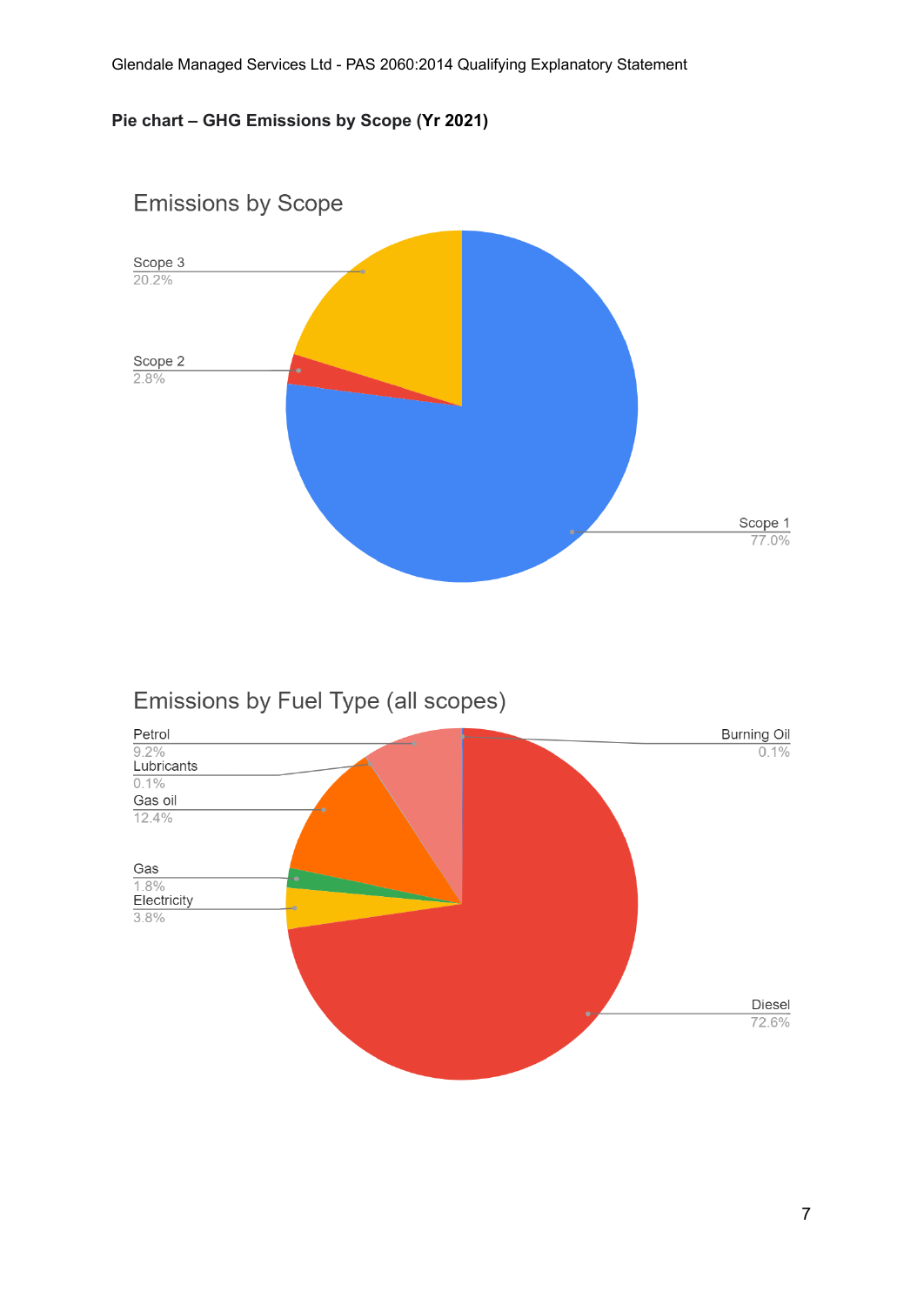### **Key Assumptions**

| <b>Description</b>                                                                                                                                                                  | <b>Assumptions</b>                                                                                                                                                                                                                                                                                                                                                                                                                                                                                                                                                                                                                                                                              |
|-------------------------------------------------------------------------------------------------------------------------------------------------------------------------------------|-------------------------------------------------------------------------------------------------------------------------------------------------------------------------------------------------------------------------------------------------------------------------------------------------------------------------------------------------------------------------------------------------------------------------------------------------------------------------------------------------------------------------------------------------------------------------------------------------------------------------------------------------------------------------------------------------|
| Fuel Card Data -<br>provided by<br>-supplier                                                                                                                                        | Includes white diesel, petrol, LPG, red diesel & lubricants all of<br>which are included in the source data. LPG, red diesel and<br>lubricants are unusual forecourt purchases but have been<br>included as per the source data for transparency purposes.<br>Included both Scope 1 (combustion) and Scope 3 well to tank<br>(WTT) for all fuel card transactions.                                                                                                                                                                                                                                                                                                                              |
| <b>Bulk Fuel purchase</b><br>data - provided by<br>supplier                                                                                                                         | Includes white diesel, red diesel, kerosene & lubricants all of<br>which are included in the source data. Lubricants purchases have<br>been included as per the source data for transparency purposes.<br>Included both Scope 1 (combustion) and Scope 3 (WTT) for all<br>bulk fuel transactions.                                                                                                                                                                                                                                                                                                                                                                                               |
| Mileage Data -<br>source data relating<br>to business mileage<br>for both company<br>and personal<br>vehicles (employee<br>mileage claims<br>provided by our<br>finance department) | For company cars (Scope 1) the exact car size (based on engine<br>size) and fuel type was used to decide the conversion factor.<br>For personal cars (Scope 3) we used 'average' car size as this<br>was unknown but we used the exact fuel type to decide the<br>conversion factor.<br>Also included Scope 3 (WTT) for all business mileage.<br>Company electric vehicle emissions calculated using the UK<br>Electricity for EVs (Scope 2) and UK electricity T&D for EVs<br>(Scope 3)<br>Note: Train and air travel is excluded as we do not use these<br>modes for business.                                                                                                                |
| Utilities Data - taken<br>from utility invoices<br>collated by energy<br>broker                                                                                                     | Electricity - included Scope 2 (generation), Scope 3 (T&D- UK<br>electricity), Scope 3 (WTT- UK electricity (generation) & Scope 3<br>(WTT- UK electricity (T&D).<br>Natural Gas - included both Scope 1 (combustion) and Scope 3<br>$(WTT)$ .<br>For Glendale Head Office (Stables) we have removed 50% of the<br>gas / elect. usage as we share the building with another business.<br>Some client sites not billed directly, however we have estimated<br>usage based on floor area and activity.                                                                                                                                                                                            |
| Other                                                                                                                                                                               | Other aspects of Scope 3 emissions have been excluded as they<br>are deemed non material to our organisation.<br>Glendale's own waste generation has not been included in the<br>totals as it is estimated to be less than 1% of the total. All collected<br>waste is the clients', including green waste and litter.<br>Water consumption has not been included in the totals as it is<br>estimated to be less than 1% of the total<br>Home working has also not been considered as a factor as it has<br>not been applicable to the majority of employees (only head office<br>staff have been able to work from home and this makes up a very<br>small percentage of our overall workforce). |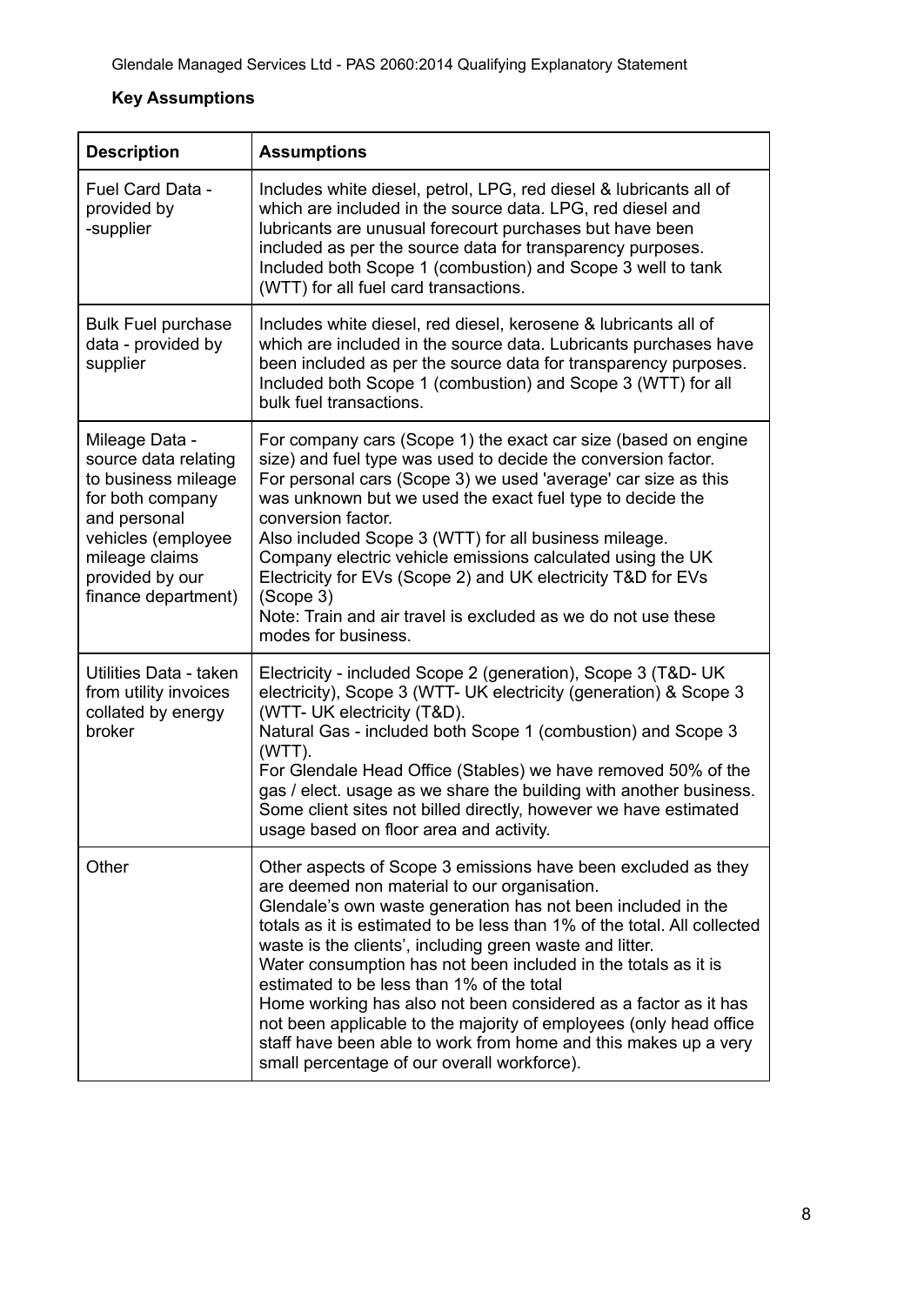#### **Data Quality**

Confidence in the quality of the data supporting this GHG assessment is high. Glendale source the majority of the data directly from suppliers, has developed an inhouse Carbon Report and dashboard for monitoring and reporting this information on a regular basis. This data has been verified by Be Sustainable Limited.

It is believed that all carbon emissions are accounted for across the defined scope (see above) and boundary, the majority of which are based directly on utility bills/metering readings, and miles completed or derived from fuel consumed.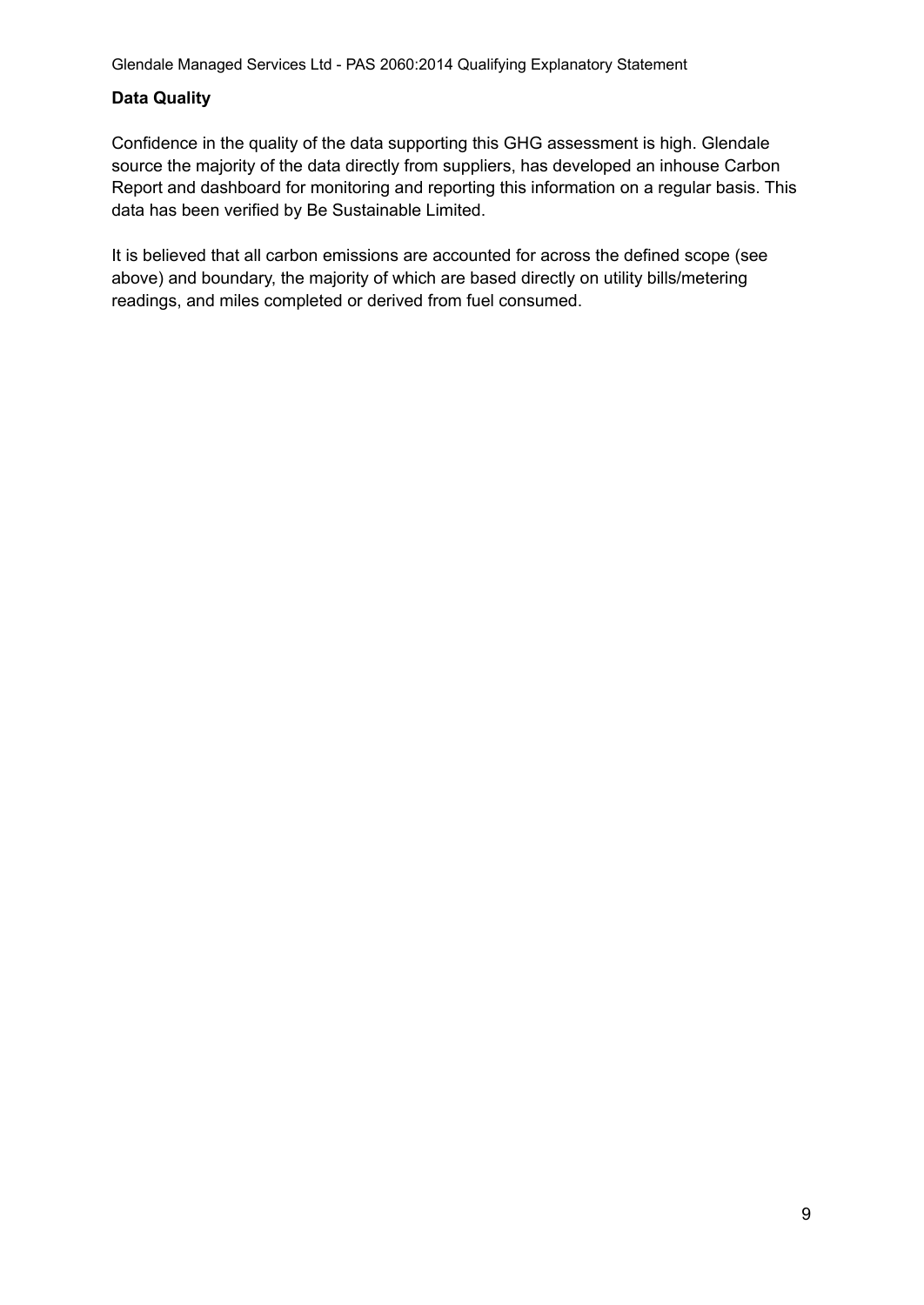#### <span id="page-10-0"></span>**Section 5: Carbon Footprint Management Plan**

*Statement of commitment to carbon neutrality for the defined subject:*

#### **Glendale commits to maintain carbon neutrality for the organisation in accordance with PAS 2060 for the period commencing on 1st January 2022 declared.**

An ISO 14001 certified environmental management system has been in place for operational and head office activities since 2003 in which objectives are set to reduce waste, energy and carbon emissions. This Carbon Management Plan (CMP) outlines Glendale's approach to carbon reduction for the period January 2022 - December 2022, whilst also outlining the strategy to meet longer-term targets. Glendale recognises the importance of adopting a long‐term view on carbon management as some reductions can only be achieved by taking advantage of new opportunities as low emission technology and machinery becomes more widely available and reliable.

The Carbon Management Plan with targets for Carbon reduction up to 2027 is outlined below.

*Targets (measured against the 2021 baseline figures) for GHG reduction for the defined subject appropriate to the timescale for achieving carbon neutrality:*

- **Goal 1:** Reduce Scope 1 emissions through continued electrification of fossil fuelled vehicles and machinery (20% by 2025)
- **Goal 2:** Glendale will reduce Scope 2 carbon emissions by 100% by 2022 from baseline via the procurement of solely green energy
- **Goal 3:** Glendale will reduce Business travel by 10% per year from the 2021 baseline to 2027.

*Planned means of achieving and maintaining GHG emissions reduction including assumptions made and any justification of the techniques and measures to be employed to reduce GHG emissions*: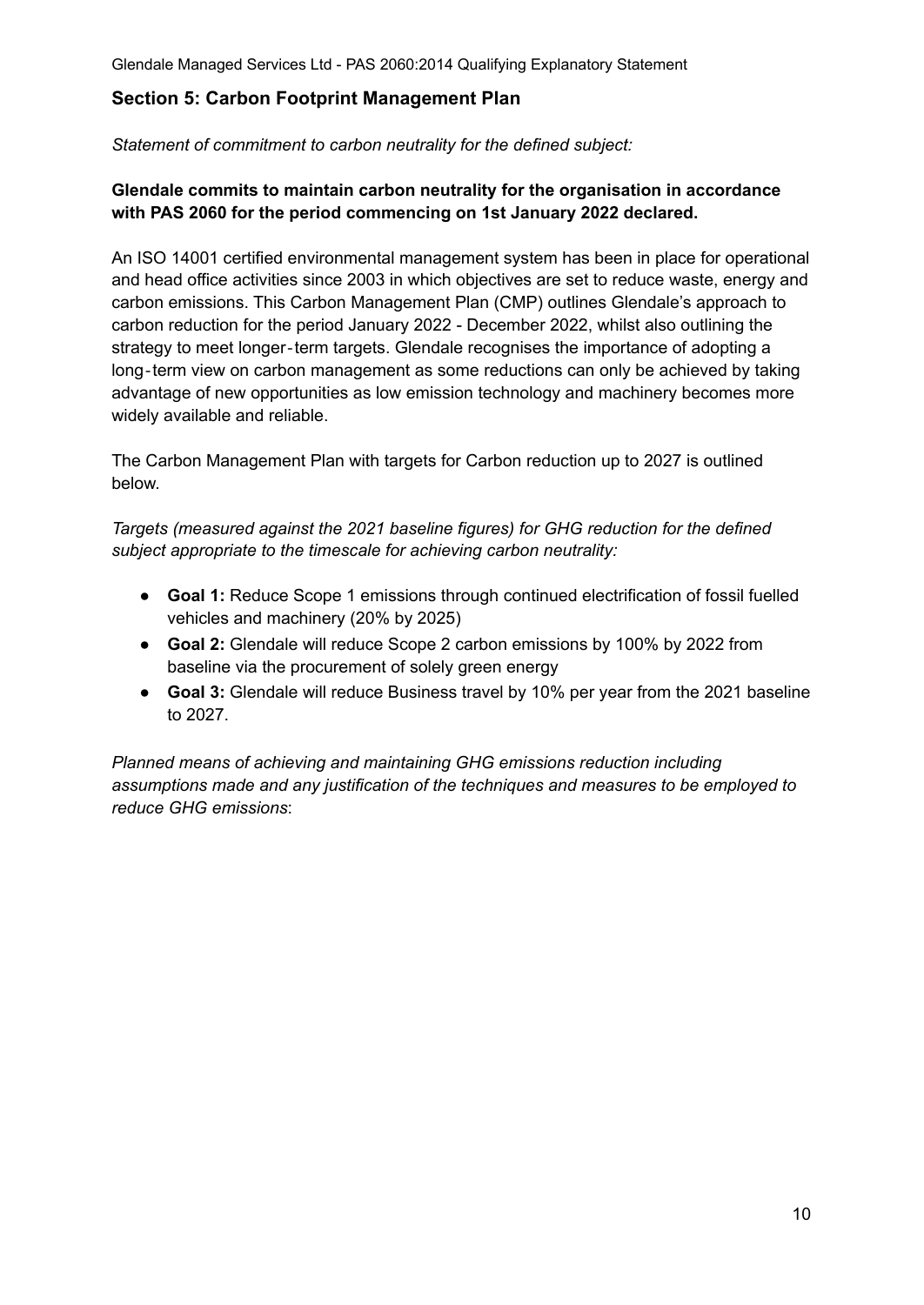| Goal   | <b>Actions</b>                                                                                                                                                                                                                                                                                  | <b>Target Date</b>         |
|--------|-------------------------------------------------------------------------------------------------------------------------------------------------------------------------------------------------------------------------------------------------------------------------------------------------|----------------------------|
| Goal 1 | All new company cars to now be hybrid/electric<br>All new pedestrian machinery to be battery<br>powered.                                                                                                                                                                                        | End of 2024<br>End of 2025 |
|        | Move commercial vehicles as and when viable<br>technology becomes available - starting with<br>small vans.                                                                                                                                                                                      | Ongoing                    |
|        | Development of a routing App (Route Alpha) to<br>allow for more efficient journey planning.                                                                                                                                                                                                     | End of 2022                |
| Goal 2 | Switch all property to green energy: Energy<br>brokers have switched to green tariffs for all<br>property on renewal date at the end of 2021                                                                                                                                                    | <b>End of 2022</b>         |
| Goal 3 | More video conferencing etc. to reduce business<br>mileage: Covid Pandemic and enforced<br>lockdowns have highlighted that more can be<br>done remotely than previously thought. Regional<br>and national meetings can now be held via video<br>conference, reducing the need for long journeys | Ongoing                    |

*The offset strategy to be adopted to meet the achievement of the carbon neutrality element of PAS 2060 includes:*

- Carbon to offset **4,438** tCO2e
- Offsets to balance the verified carbon footprint. Offsets purchased via the [United](https://offset.climateneutralnow.org/UNcertification) Nations Carbon offset [platform](https://offset.climateneutralnow.org/UNcertification)
- Project selected: Qinghai Maqin Gequ Level 2 Hydropower Station (Project 7507)
- The Certified Emission Reductions (CERs) offered on this platform are recorded and tracked in the Clean Development Mechanism (CDM) registry operated by the UN Climate Change secretariat. Voluntary cancellation, also referred to as cancellation, is the process in the CDM registry by which CERs are taken out of circulation, preventing any further use.
- Credits purchased for the year 2021: **4,438**

#### *Statement on the fact that PAS 2060 other party validation has been provided by a third-party verifie*r:

Glendale's GHG Footprint, QES and proof of purchase of credits as stated above has been verified by Be Sustainable Limited in accordance with the requirements of PAS 2060.

Carbon Neutrality of Glendale Managed Services Ltd was achieved in accordance with PAS2060 at 12 April 2022 for the period 1st January 2021 to 31st December 2021. This was validated by Be Sustainable Limited on 13 April 2022 declared.